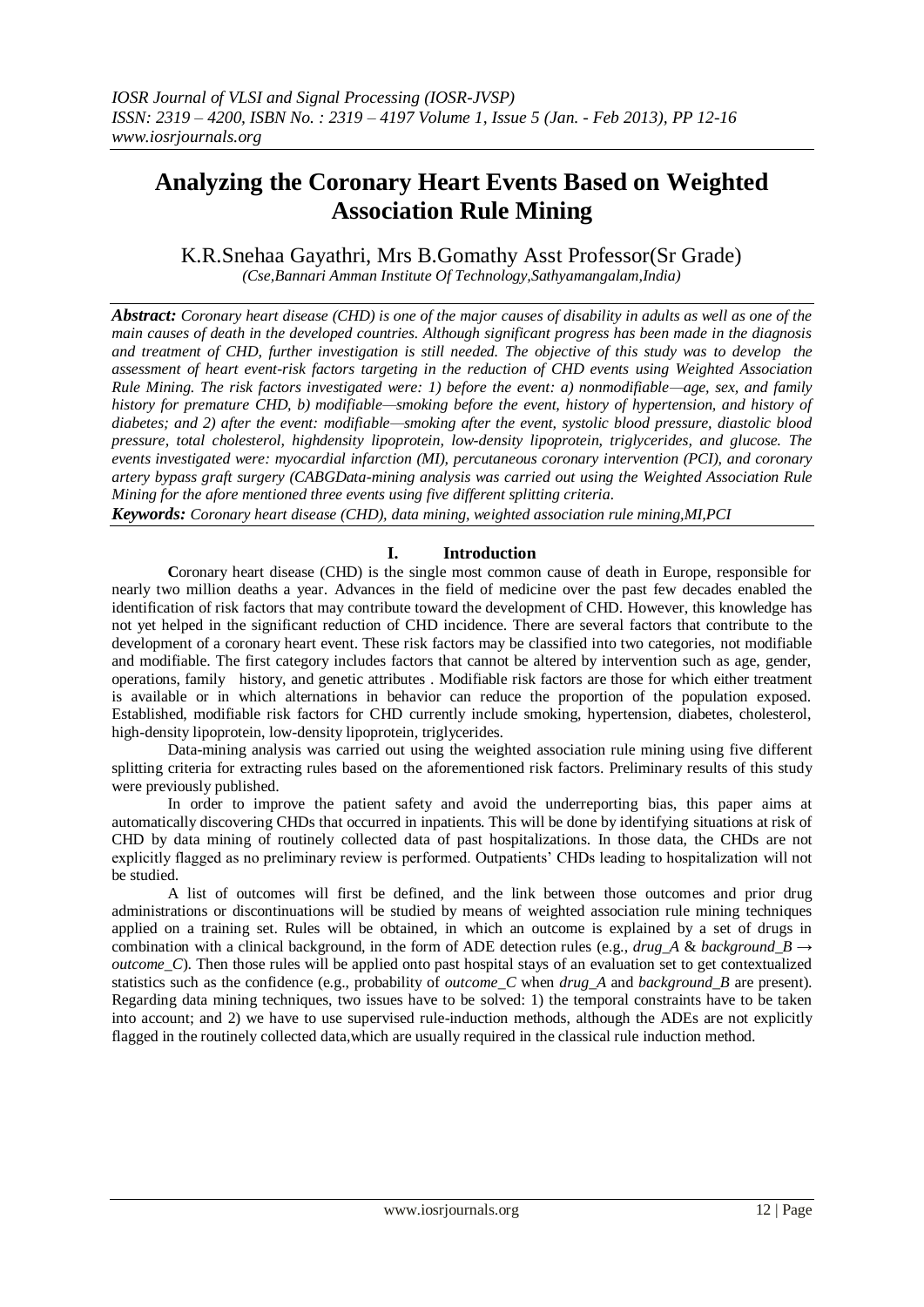| <b>Rospital</b> | Number<br>of stays | Age in Men<br>years<br>included mean (sd) | propor<br>tion | Duration<br>in days<br>mean (sd)               | Wards                                                            |  |
|-----------------|--------------------|-------------------------------------------|----------------|------------------------------------------------|------------------------------------------------------------------|--|
| reach #1        |                    |                                           |                |                                                | 50,072 52.8 (21.6) 29.2% 5.48 (6.10) Medicine surgery obstetrics |  |
| reach #2        |                    |                                           |                | 1,367 71.4 (18.4) 42.1% 11.4 (15.1) Geriatrics |                                                                  |  |
| rench#3         |                    |                                           |                |                                                | 7,846 45.4 (27.5) 51.6% 10.7 (15.3) Geriatrics and Cardiology    |  |
| Danish#1        |                    |                                           |                |                                                | 26,245 55.6 (25.9) 40.4% 4.56 (11.8) Medicine surgery obstetrics |  |
| $l$ anish #2    |                    |                                           |                |                                                | 23,067 53.1 (22.6) 44.8% 4.51 (8.41) Medicine surgery obstetrics |  |
| Silaima         |                    |                                           |                |                                                | 6.938 49.4.116.11 26.4% 6.06.12541 Enforcement                   |  |

## TABLE I DESCRIPTION OF THE HOSPITALS AND STAYS USED

## **II. Materials And Methods**

### *2.1 Data Collection, Cleaning, and Coding*

Data from 1500 consecutive CHD subjects were collected between the years 2003–2006 and 2009 (300 subjects each year) according to a prespecified protocol, under the supervision of the participating cardiologist (Dr. J. Moutiris, second author of this paper) at the Department of Cardiology, a the Paphos General Hospital in Cyprus. Subjects had at least one of the following criteria on enrollment, history of MI, or percutaneous coronary intervention (PCI), or coronary artery bypass graft surgery (CABG). Data for each subject were collected as given in Table I: 1) risk factors before the event, a) nonmodifiable— age, sex, and family history (FH); 2) modifiable—smoking before the event (SMBEF), history of hypertension (HxHTN), and history of diabetes (HxDM); and 2) risk factors after the event, modifiable—smoking after the event (SMAFT), systolic blood pressure (SBP) in mmHg, diastolic blood pressure (DBP) in mmHg, total cholesterol (TC) in mg/dL, high-density lipoprotein (HDL) in mg/dL, low-density lipoprotein (LDL) in mg/dL, triglycerides (TG) in mg/dL, and glucose (GLU) in mg/dL.To clean the data, the fields were identified, duplications were extracted, missing values were filled, and the data were coded as given in Table I. After data cleaning, the number of cases was reduced as given in Table II, mainly due to unavailability of biochemical results.

#### *2.1.1Calculation of the Risk*

For each subject, we used the Framingham equation to calculate the risk for an event to occur. We separated the subjects into two categories, those who have had an event and those who have not had an event. Then, for each extracted rule, we found out the subjects matching that rule and computed the average event risk per rule based on the risk value of each subject . It is noted that values of risk lower than 5%, between 5–10%, and higher than 10% classify a subject as low, intermediate, and high risk, respectively.

|                | Risk<br>Factor                                | Code 1       | Code 2        | Code 3      | Code 4  |
|----------------|-----------------------------------------------|--------------|---------------|-------------|---------|
|                | Risk Factors Before The Event: non modifiable |              |               |             |         |
|                | AGE                                           | 1:34.50      | $2:51-60$     | $3:61 - 70$ | 4:75.85 |
| -2             | SEX                                           | M: MALE      | F:FEMALE      |             |         |
| э              | FH                                            | <b>VEYES</b> | N: NO         |             |         |
|                | Risk Factors Before The Event, modifiable     |              |               |             |         |
| 4              | <b>SMBIF</b>                                  | Y YES        | N: NO         |             |         |
| 5              | <b>HillTN</b>                                 | Y. YES       | N: NO         |             |         |
| -6             | H <sub>F</sub> DM                             | Y. YES       | N: NO         |             |         |
|                | Risk Factors After The Event, modifiable      |              |               |             |         |
| T              | <b>SMAFT</b>                                  | Y: YES       | N: NO         |             |         |
| $\overline{z}$ | $SBF (mmHg)$ $L<100$                          |              | N'100-130.    | H==130      |         |
| э              | $DBP(mmHg) L \leq 60$ .                       |              | N:60-85       | $H = 85$    |         |
| a.             | TC (mg/dL)                                    | N<190        | $H = 190$     |             |         |
| ಿ              | HDL (mg/dL)                                   |              |               |             |         |
|                | Women.                                        | 1.550.       | N:50-60       | $H = 60$    |         |
|                | Man                                           | L-san-       | $N - 40 - 60$ | $H = 60$    |         |
| <b>6</b>       | LTM. (ing/dL)                                 | N<100        | $11 - 100$    |             |         |
| -7             | TG-tmg/dL3                                    | N<150        | $H = 150$     |             |         |
| a              | GLU(mg/dL) N=110                              |              | $11 - 110$    |             |         |

| <b>TABLE I</b>         |  |
|------------------------|--|
| CODING OF RISK FACTORS |  |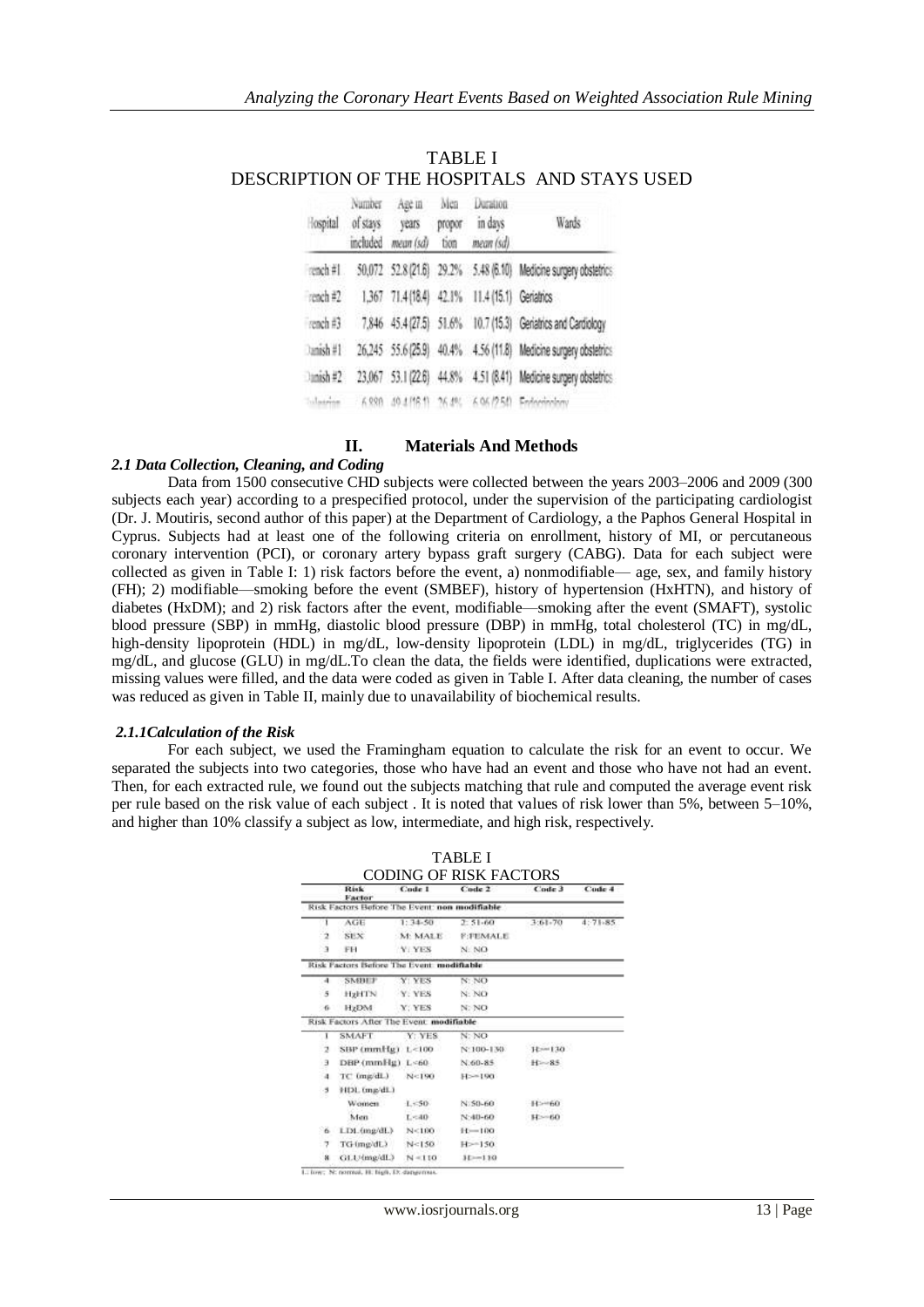|       | Model | ML            | PCI            | CABG          |
|-------|-------|---------------|----------------|---------------|
|       |       | <b>NCTOEV</b> | <b>N/Tr/Ev</b> | <b>N/TDEV</b> |
| Event | Yes:  | 378/75/75     | 72/36/36       | 86/43/43      |
|       | Na    | 150/75/75     | 274/36/36      | 307/43/43     |
|       | Total | 528/150/150   | 346/72/72      | 392/86/86     |

| <b>TABLE II</b>                                   |
|---------------------------------------------------|
| NO. OF CASES PER SET OF RULES/MODELS INVESTIGATED |

For each hospital stay, those data include the following.

2) Diagnoses encoded using the International Classification of Diseases, tenth version (ICD10).

3) Medical procedures encoded using national classifications, including therapeutic and diagnostic procedures.

4) Drugs administered to the patient, encoded using the Anatomical Therapeutic Chemical classification (ATC).

5) Laboratory results encoded using the International Union of Pure and Applied Chemistry classification.

6) Anonymized free-text records, such as the discharge letter. The data from EHRs are provided by six hospitals that are part of the PSIP Project. This study is performed using 115 447 records from six hospitals (see Table I). They allow for a four year follow up (from 2007 to 2010).

#### *2.2 Aggregation of the Complex Data of the Stays Into Simple Events*

*2.2.1 General Principles:* The data described in the data repository are characterized by a complex data scheme, very numerous classes (about 17 000 codes for ICD10, about 5400 codes for the ATC, etc.) and repeated measurements throughout the hospitalization (e.g., laboratory parameters and drug administrations). Those characteristics make those data too complex to be mined using statistical methods. The aim of the data-to-event aggregation process is to automatically get a simpler representation of data for data mining purposes. Aggregation engines are developed in order to transform the available data into information described as sets of events. For each kind of data (administrative information, diagnoses, drugs, and laboratory results), a specific aggregation engine is developed and fed with a mapping. Each mapping is described by means of extensible markup language (XML) files outside the engine. The aggregation engines enable to describe the events in terms of binary variables complemented by start and stop dates. Those engines are not static and can be adapted with respect to the context.

#### *2.3 Identification of the Outcomes in Relation With CHDs*

As described in Section, a list of outcomes is extracted from the summaries of product characteristics. The outcomes are traced in the data essentially by screening the laboratory results and administered drugs; this is possible through different ways depending on the category of outcome. For instance, the occurrence of a hyperkalemia (laboratory-related outcome) is directly traced using the potassium level in the blood. The occurrence of a hemorrhage under vitamin K antagonists (VKA) can be traced through different ways: 1) an increase of the international normalized ratio (INR), a laboratory parameter that rises up in case of VKA overdose; and 2) the vitamin K administration, an antidote which is prescribed in case of hemorrhage under VKA.

The structured SPC database describes 228 different kinds of outcomes. 83 (37%) of those outcomes are traceable in this paper, due to the available data. Duplicate entries are then removed; for instance, in the initial list, "hyperbilirubinemia" is also described using two synonyms, "bilirubinemia higher than twice the normal upper bound" and "jaundice." As a consequence, those 83 outcomes are traced through 56 different variables. Those outcomes correspond to life-threatening CHDs, such as hyperkalemia of hemorrhage hazard. Unfortunately, some outcomes cannot be traced in the data. This is the case especially for minor clinical incidents such as nausea or gastric pain cannot be traced. Those outcomes could correspond to ICD10 codes but in most hospitals, such codes are not flagged with a date.

#### **2.4** *Expert Validation and Reorganization of the Rules*

It is mandatory to filter, validate, and organize the rules that are obtained from the data mining: as the rules have to be used by physicians, they must provide simple, validated, and unquestionable knowledge. Several meetings are organized with external experts (physicians, pharmacologists, pharmacists, and statisticians) to filter and reorganize the set of rules. The rules are examined and validated against the SPCs and scientific references. During the review, the experts may ask for complementary queries on the potential CHD cases. At this step, the experts may manually add a few rules that are considered as mandatory although they were not discovered by the data mining process, for instance because the conditions of the rules never occur (e.g., absolute contraindication) or because the conditions occur but do not lead to any outcome. In every rule,

<sup>1)</sup> Medical and administrative information (e.g., age, gender, admission date, medical department, etc.).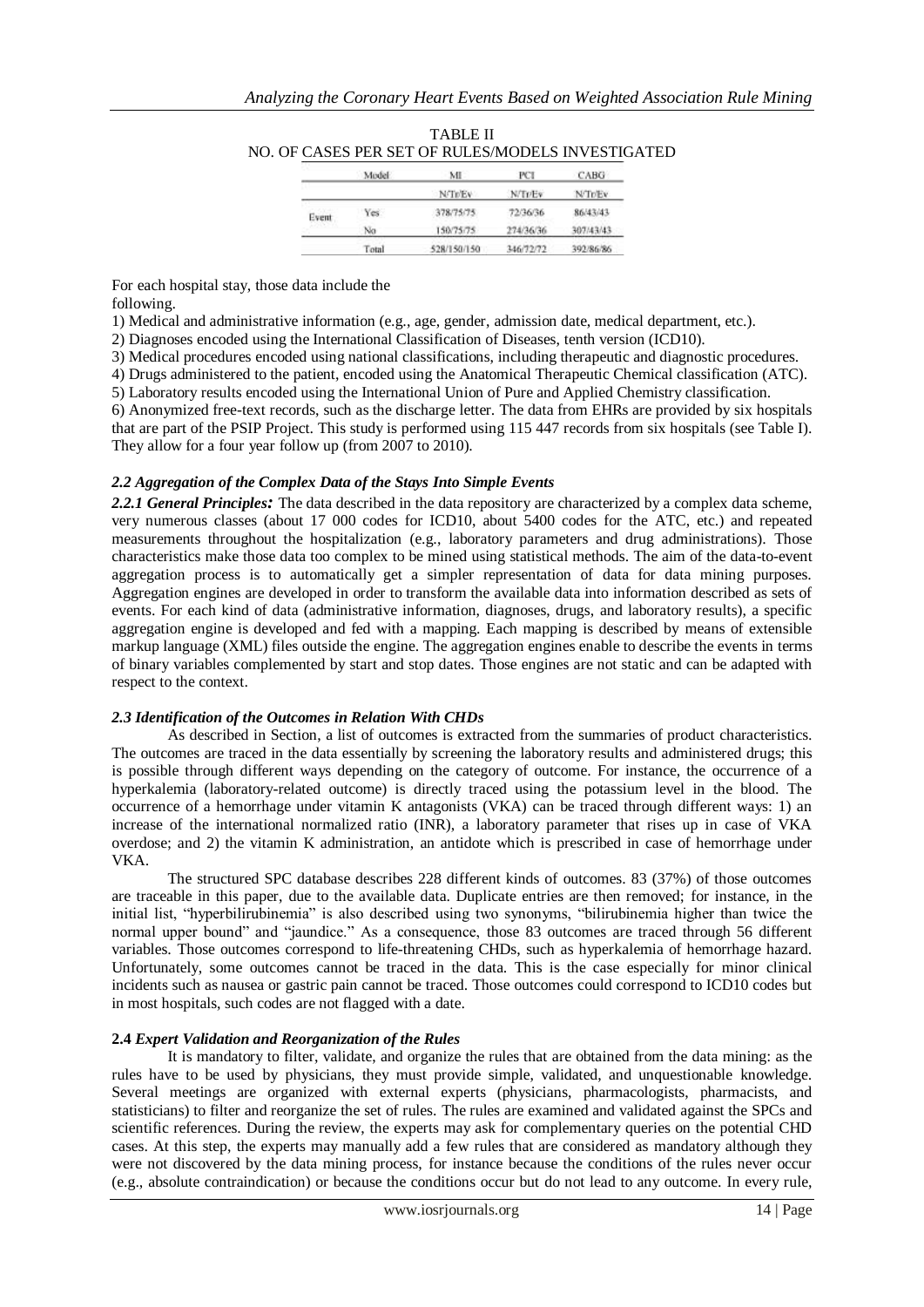there is a set of conditions; the experts are asked to characterize each condition according to one of the following types.

1) *"Segmentation" conditions* are conditions that do not explain *why* an outcome occurs, but deeply change its probability. This kind of condition enables us to reduce overalerting. An example of "segmentation" condition is underlined in Fig. 2.

2) "Subgroup" conditions are fixed when, for some medical reasons, it does not make sense to consider the rules for all the patients in the same time.



Fig. Rules are stored in a rule repository.

 A machine evaluation automatically computes various statistics (occurrences) of the rules in every medica department the sample before computing the statistics. The following subgroups are systematically defined. a) The INR deviations or vitamin K administrations are only explored for VKA-treated patients.

b) The increase of activated partial thromboplastin time is only explored for heparin-treated patients.

c) The hyperkalemia is explored separately for patients suffering from renal insufficiency or not.

3) *"Basic" conditions* group together all the other conditions.

### **III. EQUATIONS**

The weighted support of an itemset  $X$  is defined as

 $sawsup(X)=sup(X)*w(X)$  $sup(X) = countT(X)/|T|$  $w(X) = max{w1, w2, ..., wp}$ 

Where  $w(X)$  is a weight of X, and *countT(X)* is the number of transactions in T containing X. Actually, p is the items' count of the itemset *X*. An itemset is called *weighted-frequent* (large) if its support is larger than a userspecified value (also called minimum weighted support (*minsawsup*)). For example, If *sawsup*(*X*) *≥minsawsup*, the itemset X is weighted-frequent.

The *sawsupport* of an association rule *X*=>*Y* is defined as

 $sawsup(X = > Y) = sawsup(X \cup Y)$ 

and the weighted confidence is

 $sawconf(X = > Y) = sawsup(X \cup Y) / sawsup(X)$ 

Basically, *saw-support* measures how significantly *X* and *Y* appear together; *saw-confidence* measures how strong the rule is. If its weighted support  $sawsup(X = > Y)$  and weighted confidence  $sawconf(X = > Y)$  meet minimum weighted support (*minsawsup*) and minimum weighted confidence (*minsawconf*), *X=>Y* is a strong rule. The task of mining association rules is to discover the strong rules.

#### The interest metric between itemset **X** and **Y** is

defined as *sawinterest*(*X*,*Y*)=*sawsup*(*X*)*Y*/(*sawsup*(*X*)<sup>\*</sup>*sawsup*(*Y*)) If the /*sawinterest*-1/<mini, *X* and *Y* don't influence each other obviously. The rule between  $\hat{X}$  and  $\hat{Y}$  isn't interesting. If *|sawinterest-1/*  $\ge$  mini, the rule between them may be interesting.

## **IV. RESULT S**

In this paper, 56 different outcomes enable to trace the potential consequences of CHDs. The supervised rule induction generates rules that predict each outcome. The rules are always filtered, validated, and tuned by the expert committee. 236 validated rules are obtained. The experts also add some rules that appear to be important in the academic knowledge and are not discovered by the data mining (e.g., the conditions never occur, or occur but not lead to the outcome). Over the 56 outcomes, we have the following.

1) Twenty-seven kinds of outcomes are observed and enable to discover CHD detection rules.

2) Ten outcomes are never or too rarely observed in the data, so that no rule is discovered. Data mining will be performed on larger datasets to get results.

3) Eighteen outcomes are observed but cannot be explained by the use of drugs in the available dataset: the medical background of the patient is a sufficient explanation, so that no rule is discovered.